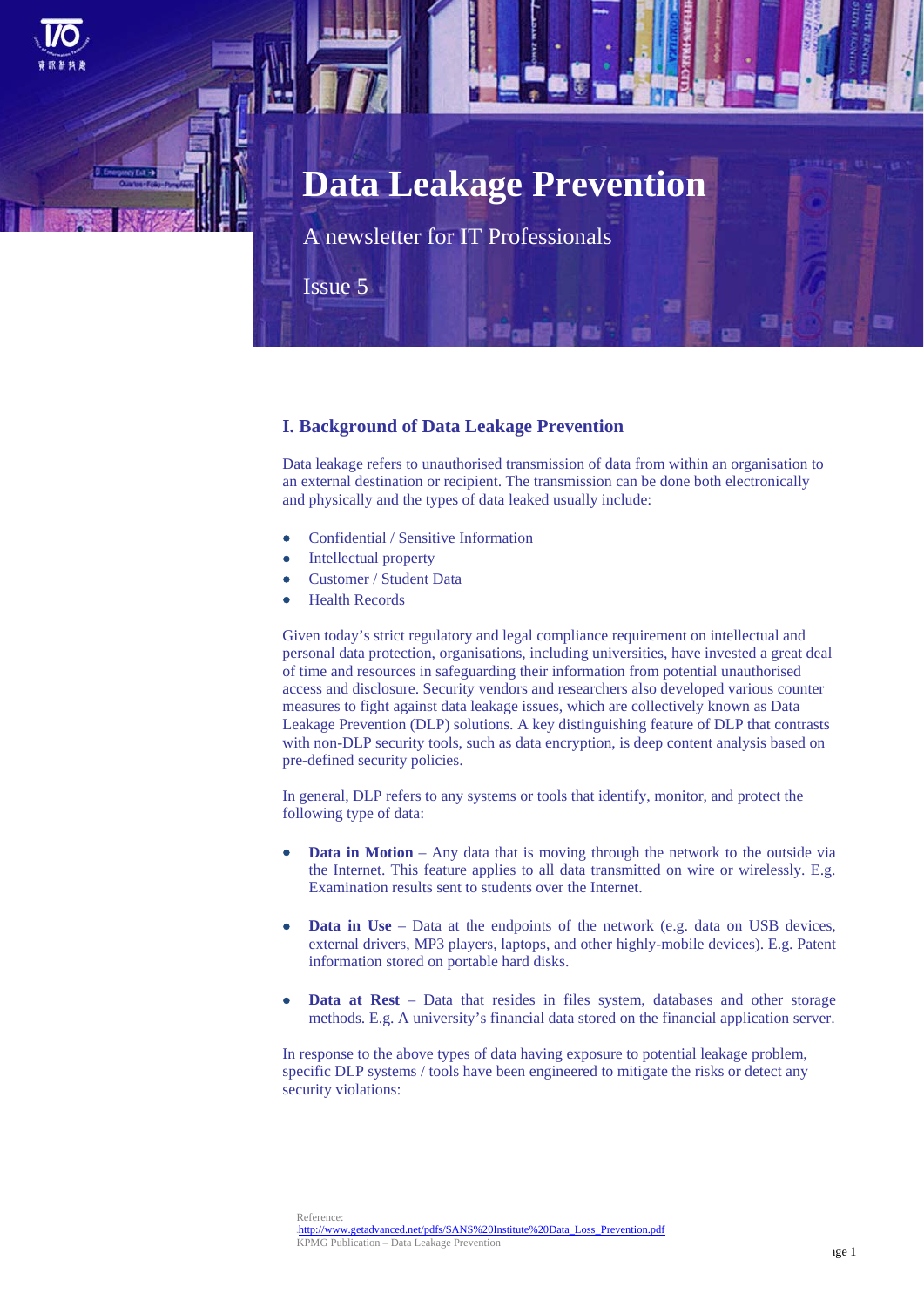# **I. Background of Data Leakage Prevention (cont'd)**

## **1 Network DLP**

Network DLP is designed to detect any leakage incidents related to data in motion, by detecting if particular important data files are being transferred through universities' networks. This kind of DLP devices usually supports multiple protocols such as HTTP, FTP, P2P and SMTP, and is commonly attached to network equipments (e.g. routers, switches), where all traffic leaving universities' internal network can be captured for inspection.

Nowadays, most universities have already implemented certain network traffic filtering systems, such as e-mail and web activity monitoring programs, which can achieve part of the functionalities of Network DLP. Some more specialised Network DLP tools include McAfee Network DLP Manager, RSA DLP Network, and Symantec Data Loss Prevention Network series.

## **2 Endpoint DLP**

Endpoint DLP products are agents or software that usually reside on end user terminals such as mobile devices and laptops. The common use of Endpoint DLP is to prevent users from storing sensitive information on removable media devices such as USB flash drives and CD/ROM discs and to protect against unauthorised transmission of sensitive information when a user is not connected the universities' own networks (e.g. public free Wi-Fi spot). An Endpoint DLP software can also utilise disk encryption, which prevents unauthorsied access to information on a lost or stolen laptop.

Popular Endpoint DLP products currently on the market include NextLabs Enterprise DLP, Symantec Protection Suite Enterprise and McAfee Host Data Loss Prevention.

#### **3 Embedded DLP**

Universities are also given a less expensive choice to implement "partial" DLP solutions instead of setting up a comprehensive data leakage management infrastructure. Such solutions are commonly known as Embedded DLP.

Embedded DLP are planted within specific applications to effectively monitor the data outflows, identify keywords or related patterns belong to sensitive information and block any suspicious data leakage attempts. For instances, scanning and rejecting outgoing e-mails for sensitive keywords or attachments, restricting printing of copyrighted softcopy documents.

The design and implementation of Embedded DLP can be performed within Universities or acquired from existing security vendors. Cisco's IronPort e-mail security technology provides functionalities to detect sensitive content, patterns or images in a message body or within attachments. Websense Web Security Gateway Solutions incorporated Websense TruWeb DLP capability offers embedded DLP over outbound communications to destinations like web mail and social networks.

Reference: 13Hhttp://www.ironport.com/technology/ http://investor.websense.com/releasedetail.cfm?ReleaseID=466193 KPMG Publication – Data Leakage Prevention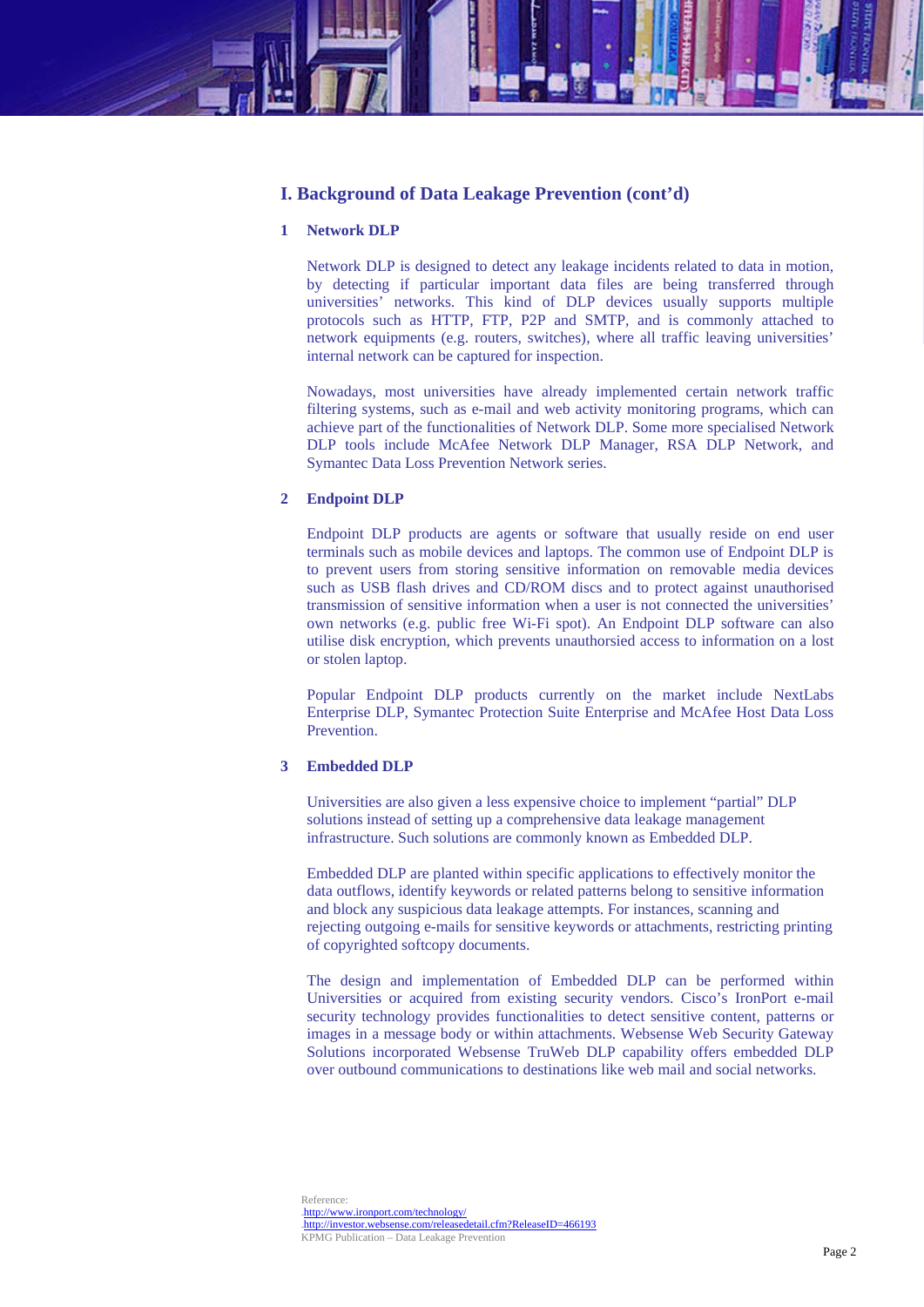# **I. Background of Data Leakage Prevention (cont'd)**

## **Key Benefits Achieved through Data Leakage Prevention**

- **Prevent Data Leakage** Preventing accidental or malicious loss of data by insiders (e.g. employees, students and contractors) or outsiders (e.g. hackers) is the main purpose of all DLP solutions. With appropriate implemented DLP mechanism, universities' can control the access to their sensitive data by external parties.
- **Reduce Cost of Investigation and Damage to Reputation** Leakage of sensitive data of universities usually means economic loss or damage to the reputation. Implementing DLP solutions within universities' network or information systems can put control over the outflow of sensitive data and thus effectively reduce the risk of unauthorised disclosure. In case when data leakage incidents do occur, DLP tools or software can also assist the investigation by providing useful information on system activity history.
- **Facilitate Early Risk Detection and Mitigation** DLP solutions require universities to perform a series of preparation work, including data classification, risk assessment, research on regulatory and privacy requirement, development of policies, standards and procedures for data protection, through which a number of around vulnerabilities of data leakage can be noticed within management radar and makes early mitigation possible.
- **Increase Comfort Level of Senior Management** Data leakage is one of the most critical issues facing universities' senior management because various sensitive data is stored and processed by universities' information systems, such as student / employee records, confidential research data and patent. Universities must properly secure such information to comply with regulatory and legal requirement, maintain competitive advantage and protect their reputation. Where DLP controls are implemented and operating effectively, senior management is able to concentrate on other critical issues.

## **Statistical Report**

#### **Data leakage prevention growing 10 percent annually**

According to a recent report from Network World, data leakage prevention is currently growing at 10 percent a year. While this figure is lower than what many experts anticipated, it still represents one of the better percentages among security technologies. Companies looking to remain compliant with regulatory authorities requirements have been fuelling the increase in the technology's adoption.

#### See the article:

(http://www.messagingarchitects.com/resources/security-compliance-news/emailsecurity/report-data-leak-prevention-growing-10-percent-annually-19920447.html)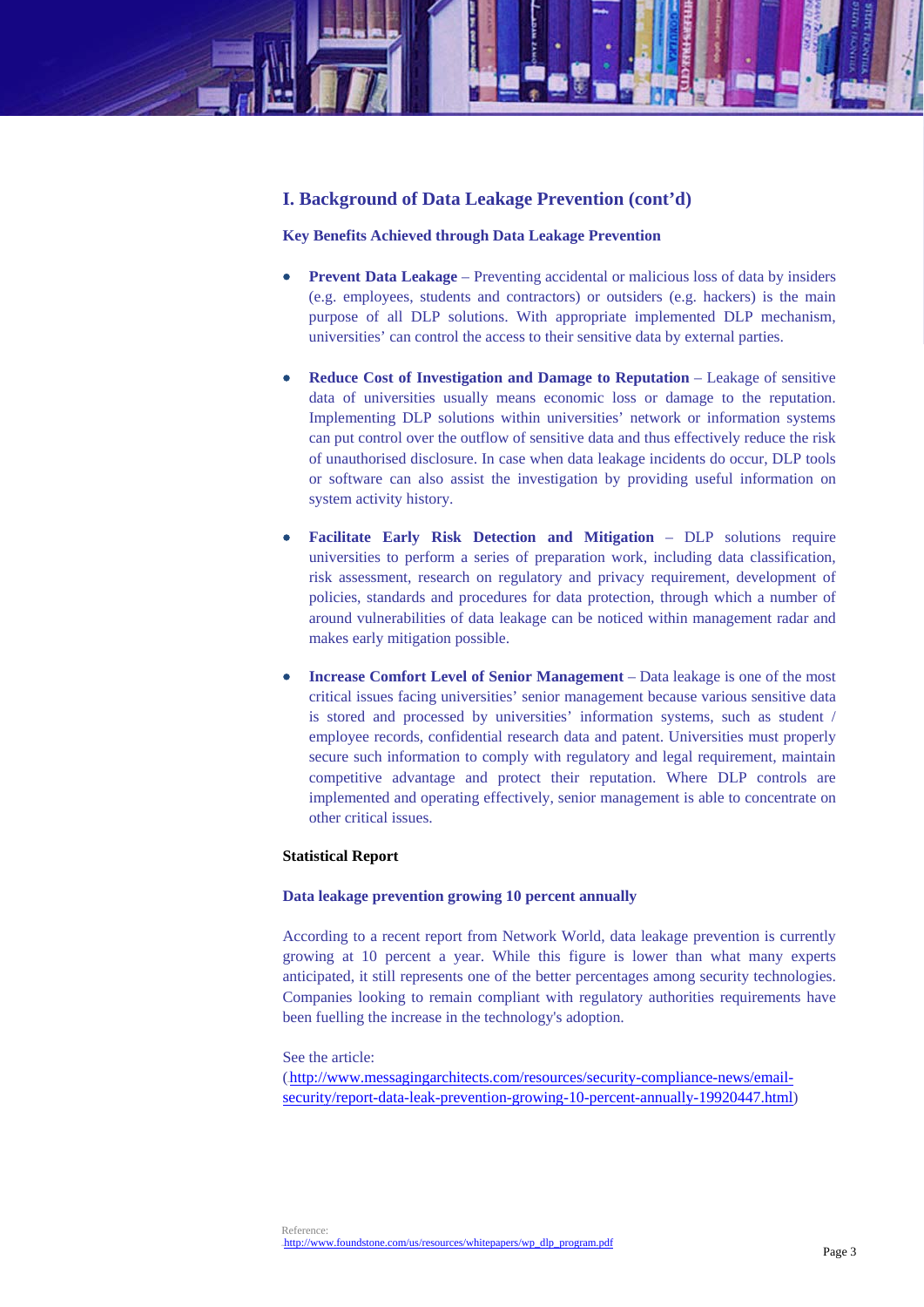

# **II. Risk of Data Leakage Prevention in Universities**

Implementation of DLP solutions encompasses a variety of complex IT areas such as data classification, risk assessment, compilation of policies, standards and procedures. If not designed and managed adequately, DLP solutions can result in a number of risks to universities. Many of these risks can directly impact universities' normal operations or expose them to even greater threats. Examples of these risks are listed below.

## **1 Excessive Reporting and False Positives**

Similar to an improperly configured Intrusion Detection System (IDS), DLP solutions may generate significant number of false positives that overwhelm universities' IT security resources and obscure valid hits. Trying to monitor too much data volume or too many keywords / data patterns can easily exhaust limited resources.

# **2 Conflicts with Software or System Performance**

DLP solutions, especially those Endpoint DLP products, can cause compatibility issues when conflicting with other systems and software. For example, some application software cannot run properly on encrypted hard drive. Applications errors or performance degradation are two common results of such conflicts. In worst case, the compatibility issues may cause the abnormal termination of other security controls and expose universities' information system to even great risks.

# **3 Improperly Configured Network DLP Module**

When a Network DLP is not able to handle the amount of network traffic, due to insufficient consideration of traffic volume during the design stage or increased network traffic over time, some network packets may be missed or dropped, allowing certain data to pass uninspected. It may render Network DLP ineffective when unauthorised transmission of sensitive data to external parties is ignored.

# **4 Improperly Tuned Network DLP Module**

Universities must pay particular attention to strike a balance between permitted and prohibited disclosure of sensitive data. Otherwise, inadequate tuned Network DLP solutions may cause disruption of universities' operation, waste of staff or students' time, damage to relationship with external parties such as contractors and general public. E.g. Blocking employees sending sensitive data to authorised external parties; disrupting normal e-mail services used by universities.

## **5 Changes in Processes or IT Infrastructure**

DLP solutions are complex in nature and must be carefully configured or customised to cope with universities information system and network environment. If DLP is not maintained regularly and timely, any changes to the set of application software used, network architectures or the operational procedures may weaken the DLP effectiveness or introduce other problems like compatibility issues, and disruption of operation.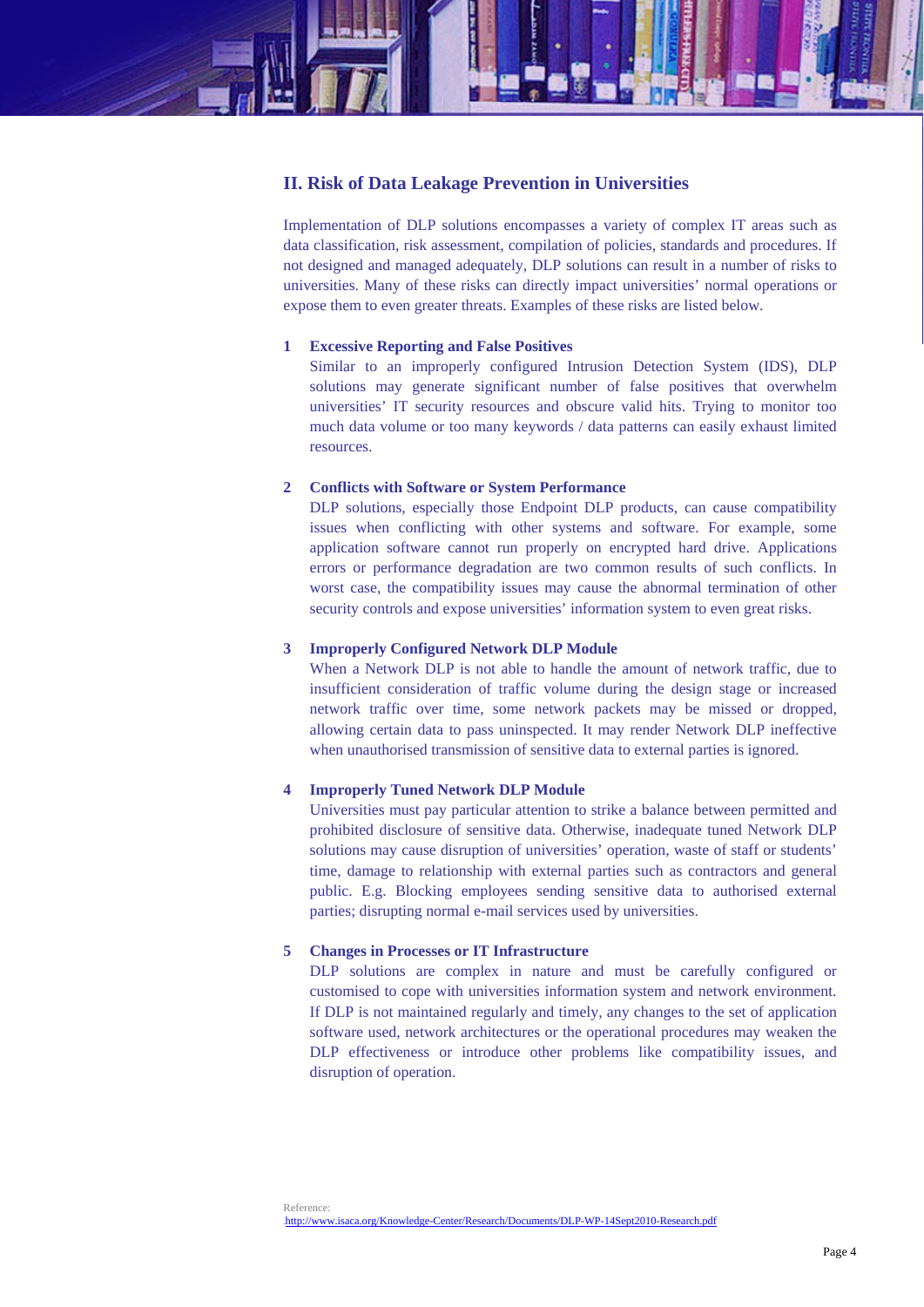

# **II. Risk of Data Leakage Prevention in Universities (cont'd)**

# **6 Improper Definition of DLP Needs**

DLP solutions can only be effective based on accurate and comprehensive DLP policies. If universities failed to address all potential vectors for data leakage (e.g. identification of sensitive data and required protection level, determination of acceptable use of information resources, relevant regulatory and legal requirements), the DLP tools are either ineffective or has incomplete coverage of all data leakage risks the universities face.

## **7 Undetected Failure of DLP Modules**

Like other application software or systems, DLP solutions rely on technologies implemented over software and hardware infrastructure. Failures of software or hardware often draw less attention from universities IT personnel. Program bug, power failure, environmental hazards may strike the infrastructures that support DLP functions. If the failures go unattended, universities will be completely exposed to data leakage risks.

# **8 Legal**

When universities adopt DLP solutions that monitor the activities performed by their employees, students and contractors, one of the issues they encounter is whether deploying DLP will conflict with legal or employee agreements that protect privacy. Without establishing appropriate policies, disclaimers and agreements to address the necessity and purpose of data monitoring, legal proceedings may be launched against the universities.

#### **Recent Incident**

## **HSBC fined over US\$5 million for data security failings**

In July 2009, HSBC has received an almost £3.2 million fine from UK's Financial Services Authority (FSA) after three of its firms lost computer discs and posted unencrypted customer details. The UK's biggest bank was fined for the "careless" handling and loss of confidential details of tens of thousands of its customers. In a series of security failings, the bank sent large amounts of "unencrypted" data via post or courier to third parties.

HSBC has taken remedial action to address the problems that FSA identified, including stronger processes to ensure all confidential data that is electronically transmitted or stored and transported on CDs and laptops is encrypted, better training for staff and restricting the ability to download data to portable devices.

See the article: (http://www.cw.com.hk/content/hsbc-fined-over-us5-million-datasecurity-failings)

Reference: http://www.isaca.org/Knowledge-Center/Research/Documents/DLP-WP-14Sept2010-Research.pdf 7Hhttps://365.rsaconference.com/docs/DOC-2174;jsessionid=9C450C7061C6E3814B21538423A222DB.node0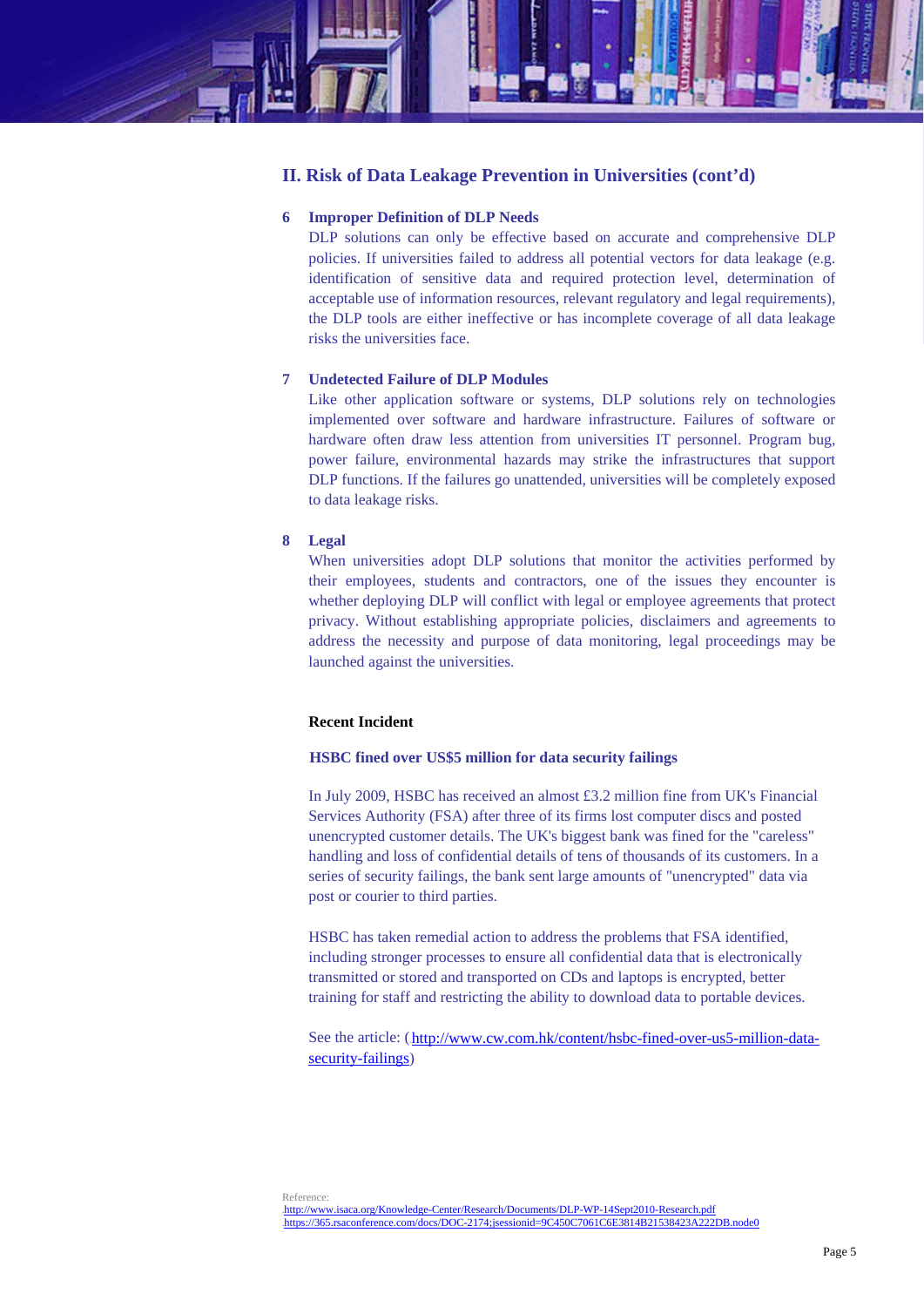

# **III. Exploitation on Data Leakage**

Data leakage can be caused by internal and external parties, either intentionally or accidentally. According to INFOWATCH's "Global Data Leakage Report 2009", 51% of data leakages were resulted from intentional attacks and 43% leakages were due to accidental events, which indicates a strong increase of intentional leakages when comparing to 2007's figures (i.e. 29% intentional and 71% accidental). Several intentional exploitations on data leakage are illustrated below:

## **1 Code Injection**

Poor programming of information systems and applications can leave universities exposed to various code injection attacks, or allow inappropriate information to be retrieved in legitimate database queries.

Structured Query Language (SQL) injection is one of the most common attack techniques for applications or websites that use SQL servers as back-end database. If the applications or websites failed to correctly parse user input and sanitise user input, the content within the database may be stolen or program errors may occur and interrupt the relevant services.

## **2 Malware**

Malware is designed to secretly access a computer system without owner's informed consent. Sophisticated data-stealing malware may take various forms including Trojan, spyware, key loggers, screen scrappers, adware, and backdoors. Users are usually infected during installation of other application software bundled with malware or from malicious web sites. Examples of data-stealing malware are Bancos (steal sensitive banking information) and LegMir (steal personal information such as account name and passwords).

## **3 Phishing**

Another data leakage channel is through the use of phishing sites as a lure to steal sensitive data from users. Phishing spam can be sent to staff or students' e-mail address. Once they are fooled to click the links in the malicious e-mails, their browsers can be re-directed to fraudulent websites that mimic reputable organisations, where users may unnoticeably leak their account name and passwords to hackers. If the login credential to a university's web mail system is leaked, the hacker can authenticate himself or herself as university member and gain full access to any sensitive information stored within the e-mail system. It is also possible that the phishing spam received directs users to a site that uploads malware to their computers.

## **4 Malicious Insider**

Universities' sensitive data are also vulnerable to intentional data leakage performed by their internal users (e.g. employees, students). Motivations are varied, but usually fall into corporate espionage, financial interest, or a grievance with their employers. Sensitive data can be unauthorisedly transferred out through remote access, e-mail, instant messaging or FTP. Even if DLP solutions have been deployed within universities, these malicious insiders, especially IT personnel, can bypass the restrictions through sabotage DLP systems. E.g. altering the DLP configuration to create backdoor; shutdown DLP services; physically cut off the power supply; declassify sensitive data.

Reference: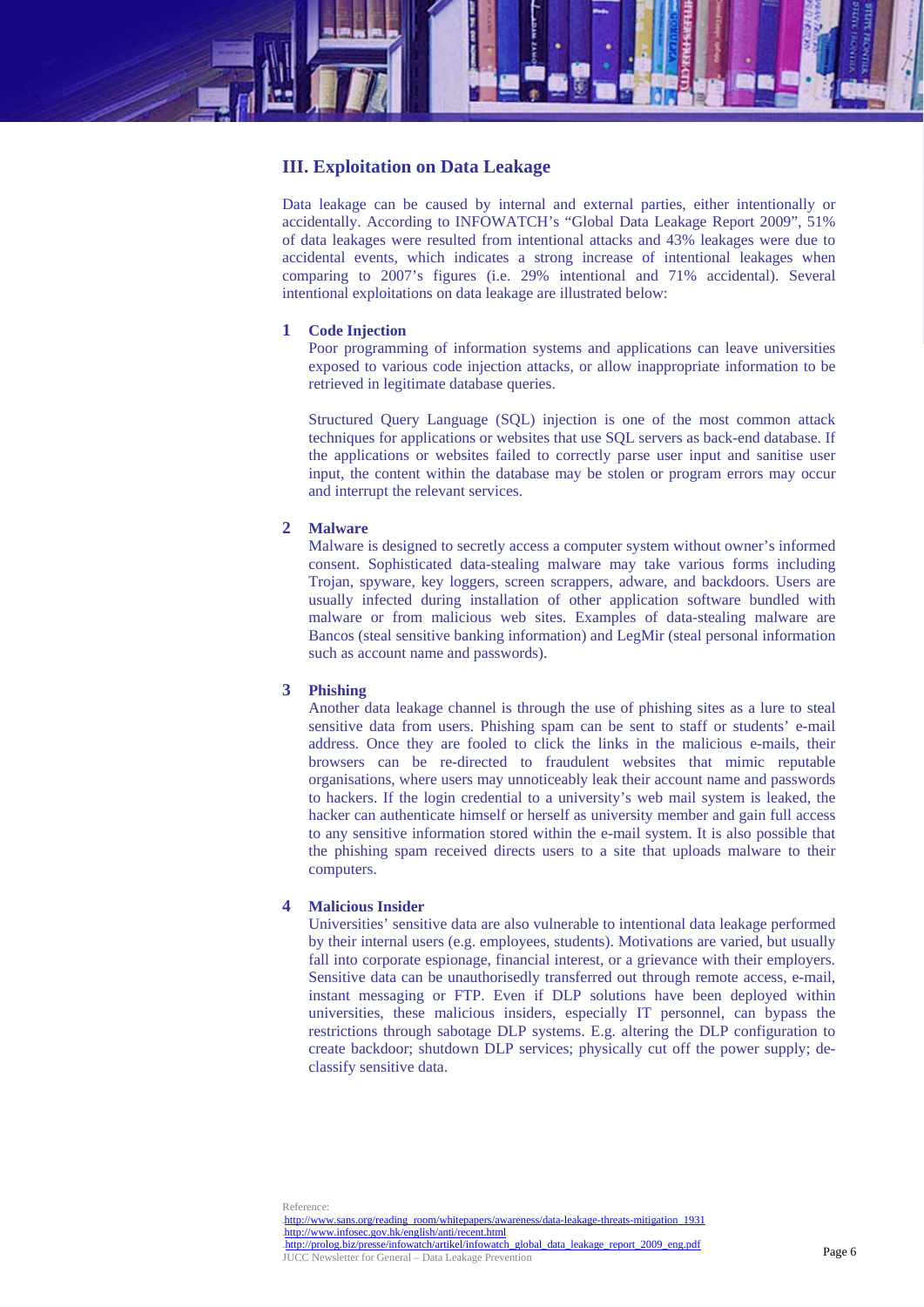# **IV. Hardening Steps for Data Leakage Prevention – Preparation**

A comprehensive DLP solution that protects data in motion, data at rest and data in user require complex and significant amount of preparation activities. Among these activities, data classification, risk assessment and policy development are the most critical ones and involve both the commitment from senior management and IT security personnel in universities.

## **1 Risk Assessment**

The main purpose for a risk assessment is to identify all types of data within the universities and the associated threats and vulnerabilities. Key stakeholders from different parties should be gathered together to discuss and reach agreements on topics including, but not limited to, the following:

- What data should be protected? E.g. Internal, Confidential, Highly Confidential
- What applications or infrastructure should be covered by DLP?
- What regulatory and legal requirement we need to comply with?
- Who are the authorised personnel that can receive data from us?
- What is the reporting and workflow of DLP solutions?
- What are the expected accuracy rates for different kinds of data? E.g. statistical / conceptual analysis or partial database matching?

# **2 Data Classification**

Data classification helps to categorise data based on the value to universities and add additional controls to limit the access and movements of sensitive data. Proper data classification allows universities to determine the order of protection for different types of data and focus DLP capabilities on information with higher priorities. A typical data classification should include the following:

- Develop a standard or policy for data classification
- Identify data type by departments
- Identify administrator/custodian/users for each data type
- Identify systems maintaining, processing, or storing each data type
- Specify the criteria of how the data will be classified and labelled
- Create an user awareness program

#### **3 Develop Policies, Standards and Procedures**

Comprehensive policies, standards, and procedures are the basis for an effective DLP solution. By referencing to established policies, standards, and procedures, the following criteria can be defined for DLP tools to meet:

- Target data classification(s) that require protection from DLP
- What actions are permitted to be performed on such data
- What are the security violations that require DLP to prevent and alert
- What are the handling processes for identified violations
- Whom should be informed when there are security violations identified

Developed policies, standards, and procedures should be reviewed and approved by management of relevant parties before finalisation.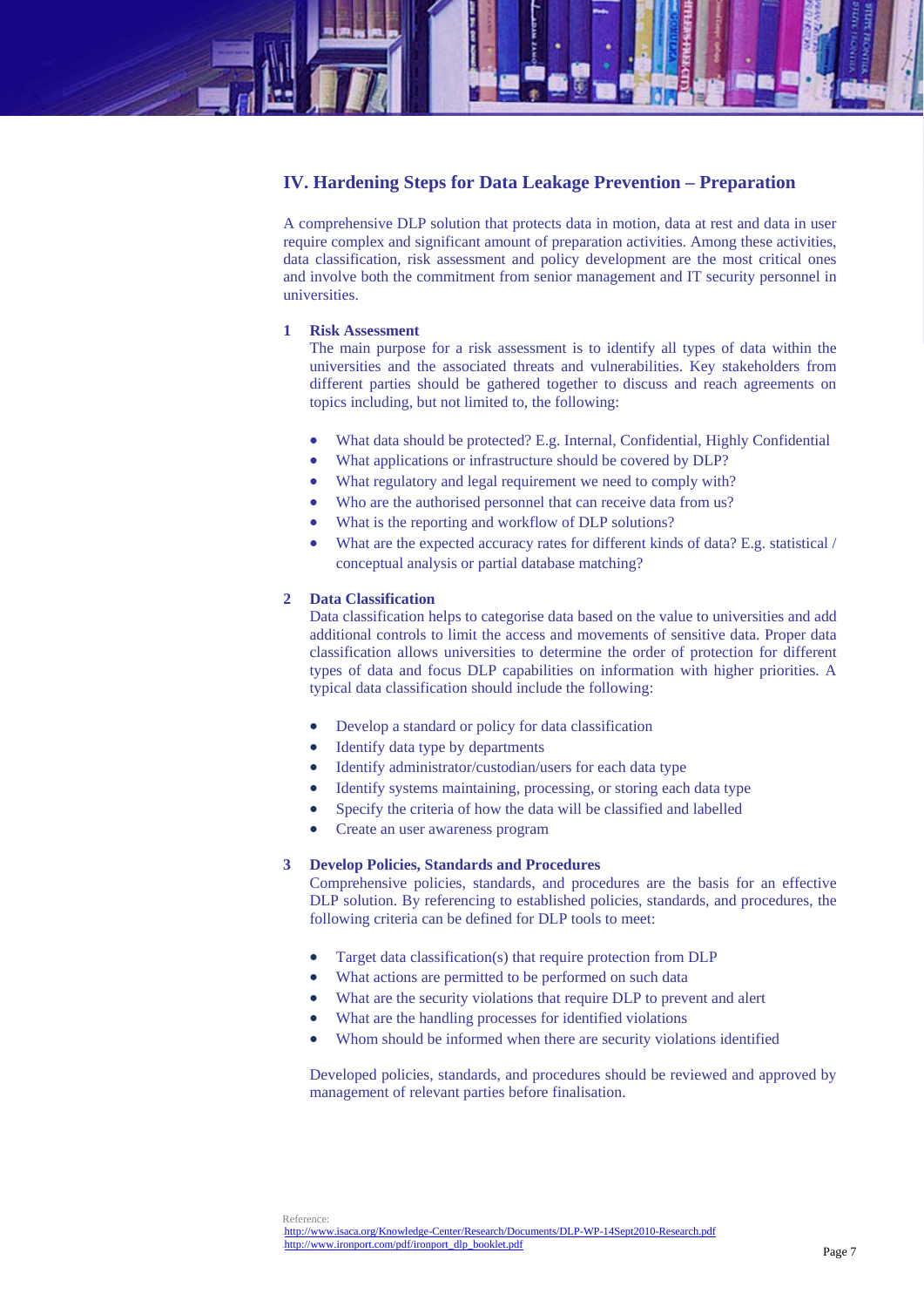

# **V. Hardening Steps for Data Leakage Prevention — Implementation**

A comprehensive DLP solution is usually a combination of Network DLP, Endpoint DLP, Embedded DLP components and employee training program. The following addressed several techniques / processes to mitigate the data leakage threats:

#### **1 Secure Content Management**

This technique is often used by Network DLP to analyse the traffic passing through a specific gateway within a university. It examines the content of the messages and looks for specific keywords, patterns or fingerprinting (i.e. hashing of data at rest) that may belong to sensitive data. Examples are:

- Keywords include "Confidential", "Restricted", "Internal Only"
- Regular expressions that match with specified data format, e.g. 1 character following by 7-digit sequence could indicate Hong Kong identification card number
- Outbound files that match with the stored data fingerprints (i.e. hash numbers)

#### **2 Embedded DLP in Applications**

Many application software are embedded with DLP functionalities to provide firsttier protection against unauthorised access, copy and printing of sensitive information. Several frequently used applications are listed below:

- For Microsoft Office users, they should enable password protection for confidential documents or spreadsheets through "Save As > Tools > General Options > Password to Open"
- For Adobe Acrobat users, they can go to "Advanced > Security > Encrypt with Password"
- For Microsoft Access users, they can activate password encryption by going to "Database Tool" tab and click "Encrypt with Password"

## **3 Thin Client**

Universities can consider implementing disk-less thin clients as an Endpoint DLP solution to ensure that only necessary data needed by the users to do their jobs is released to them. Disable or removal of USB from the thin clients will also prevent users from copying sensitive data to removable media. Major vendors for thin client solutions include IBM, HP and SUN, Wyse Technology and NComputing.

# **4 Restriction on Removable Media**

To prevent data from being copied to removable media like CD, DVD, portable hard drive and USB stick, universities should establish corresponding policy or standards, stating that only authorised personnel are allowed to do so. By default, all computers and laptops should have their CD/DVD writers and USB ports removed or disabled. For laptops from which the CD/DVD writers cannot be removed, universities should uninstall relevant drivers and software for CD/DVD burning, and monitor whether unauthorised installation of burning tools by users.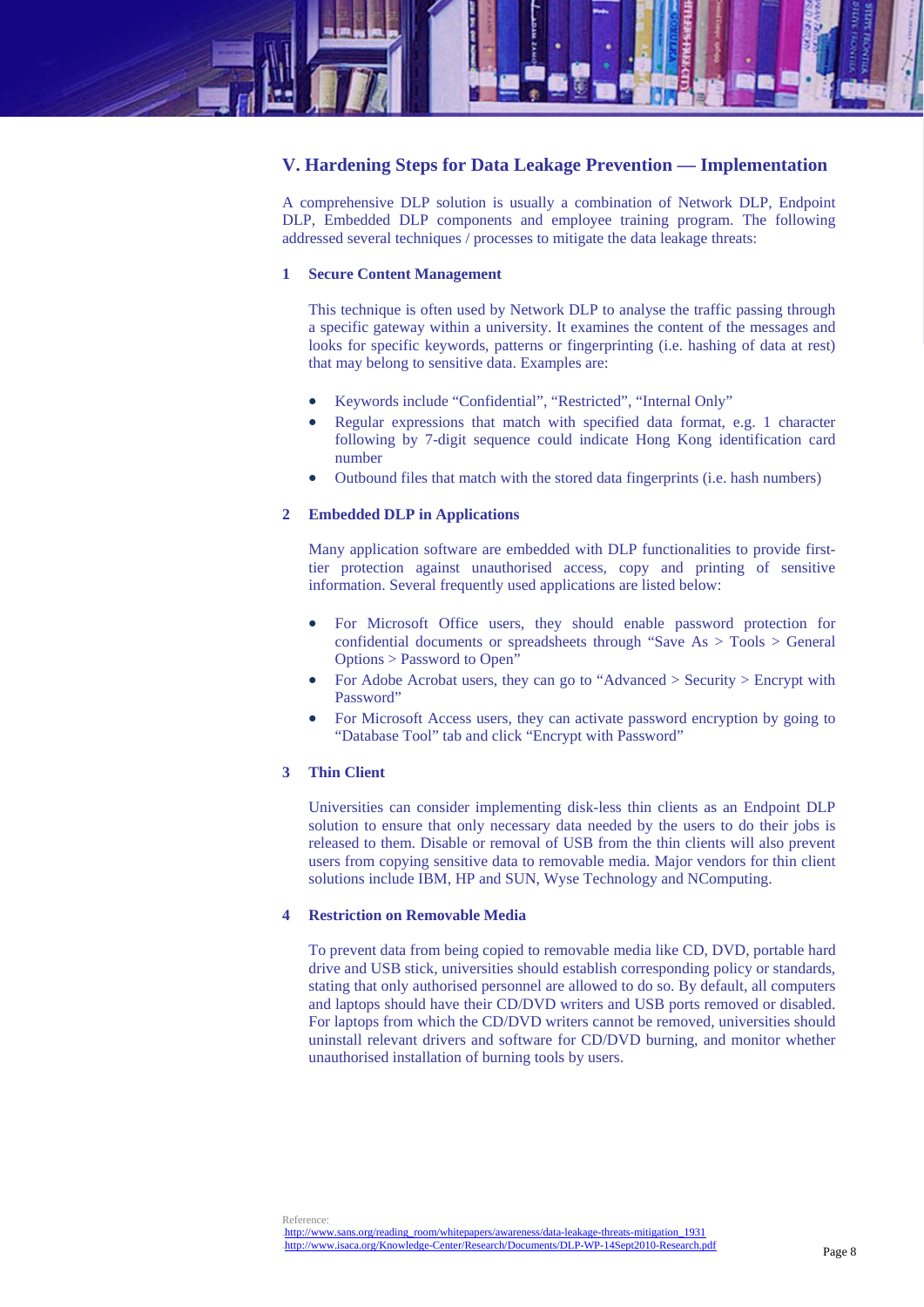

# **V. Hardening Steps for Data Leakage Prevention — Implementation (cont'd)**

## **5 Application Proxy Firewalls**

Unlike stateful firewalls that only examine transport and network layers, application proxy firewalls work on all 7 layers of the OSI model. They strip down the network traffic and re-assemble it again, analyse specific commands or payloads carried by the packets. For examples, a university may configure its application proxy firewall to filter FTP commands "APPEND", "MKDIR" and "PUT" in order to prevent uploading of sensitive data through FTP programs. The university can also utilise the keyword searching function to examine outgoing e-mails and reject any e-mails containing keywords, regular expressions or patterns of data possibly classified as internal, restricted or confidential.

## **6 Secured Data Transmission via Internet**

Secured method should also be implemented by universities when sensitive data is required to be transmitted over the Internet or to be accessed remotely by authorised external parties. A popular means is to deploy Virtual Private Network (VPN) with Secure Sockets Layer (SSL) capability, which creates a virtual "tunnel" connecting two endpoints and the network traffic traverse through the "tunnel" is encrypted. One popular VPN product is Cisco Easy VPN, which provides various VPN solutions for small/medium organisations to large enterprise.

## **7 Training and Awareness**

As almost half of the data leakages are accidental because of human negligence, it is critical for universities' members to have a strong awareness of the acceptable use of information resources and necessary preventive measures towards data leakage threats and vulnerabilities. The awareness training should typically include the following topics:

- **Classification and Handling of Universities Information Asset** -- before implementing DLP, users must know how to distinguish sensitive data and the respective protection required.
- **Risks and Consequences of Data Leakage** Users should be aware of the risks and serious consequences of leaking sensitive data to unauthorised parties. Examples on loss of patent secrets or loss of personal privacy data are recommended to be used during the training.
- **Policies and Procedures for DLP** In this section, users are informed of the policies and procedures established by the universities to enforce DLP. The major components include DLP techniques, useful tools approved by the universities, DOs & DON'Ts, reporting and escalation of data leakage incidents.

Reference:

<sup>11</sup>Hhttp://www.cisco.com/en/US/products/sw/secursw/ps5299/products\_white\_paper09186a00800a4b36.shtml 12Hhttp://www.sans.org/reading\_room/whitepapers/awareness/data-leakage-threats-mitigation\_1931 JUCC Newsletter for General – Data Leakage Prevention